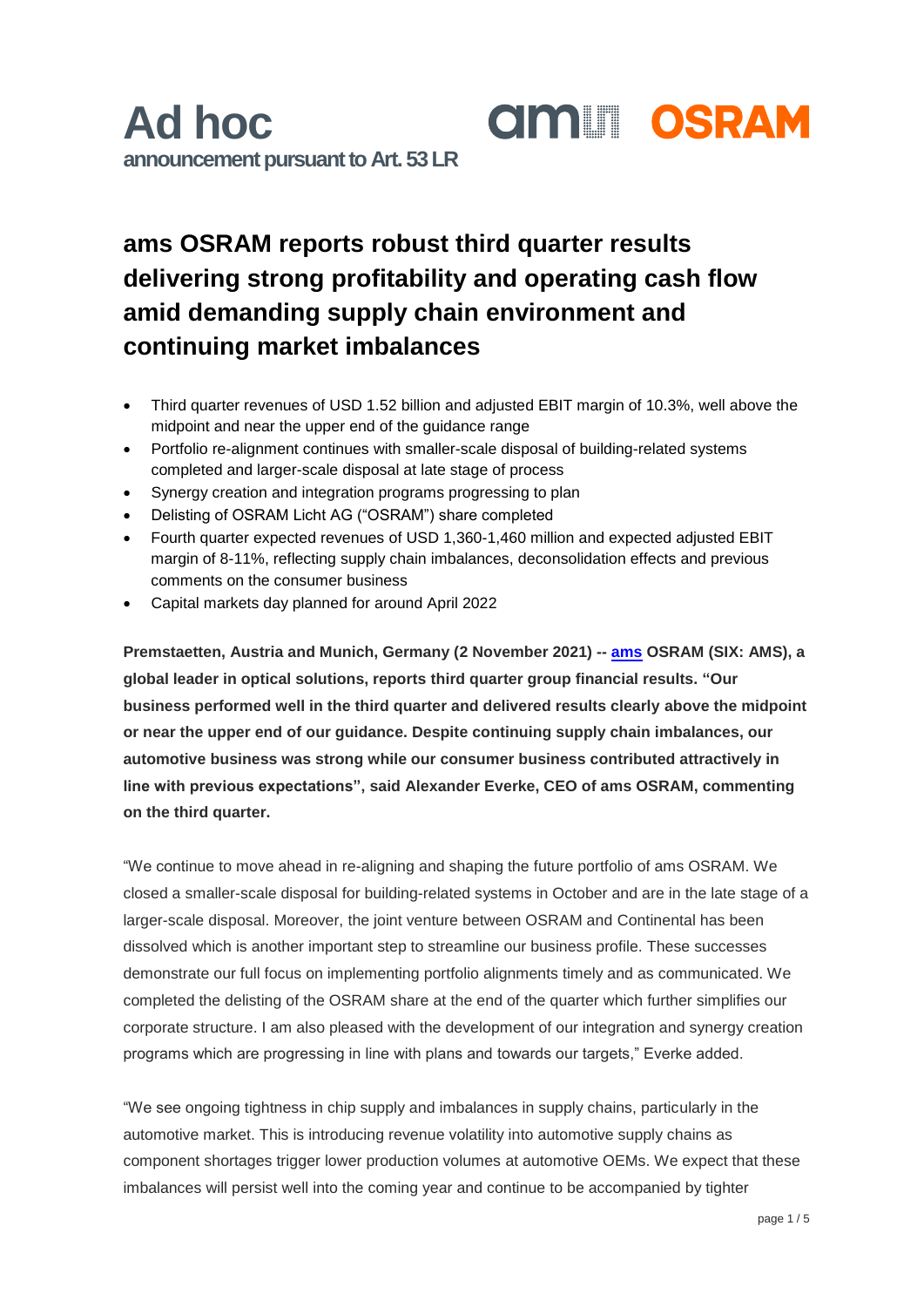# **AMILI OSRAM**

availability of certain materials and supplies. Where possible we aim to factor higher sourcing costs into future customer pricing. We continue to see revenue drivers in automotive and industrial lighting and consumer optical solutions in areas like display management and camera enhancement in the coming quarters. At the same time, we invest into our technology roadmaps for mid- and long-term growth markets in display and visualization, differentiated illumination and advanced sensing. This includes focused equipment investments to improve capacity and enable new products," Everke concluded.

| <b>USD millions</b>                       | Q3 2021 | Q2 2021 | QoQ       | Q3 2020 | YoY     |
|-------------------------------------------|---------|---------|-----------|---------|---------|
| (except per share data)<br>Revenues       | 1,521   | 1,463   | 4%        | 1.440   | 6%      |
|                                           |         |         |           |         |         |
| Gross margin adj. <sup>1)</sup>           | 34%     | 33%     | 60 bps    | 27%     | 710 bps |
| Operating income adj. <sup>1)</sup>       | 157     | 128     | 22%       | 63      | 151%    |
| Operating margin adj. <sup>1)</sup>       | 10%     | 9%      | $150$ bps | 4%      | 600 bps |
| Net result $adj.1$                        | 12      | 82      | $-85%$    | 12      | 1%      |
| Diluted EPS adj. <sup>1)</sup>            | 0.02    | 0.31    |           | 0.05    |         |
| Diluted EPS adj. (in CHF) <sup>1)2)</sup> | 0.02    | 0.29    |           | 0.05    |         |
| <b>Operating Cash Flow</b>                | 255     | 224     | 14%       | 84      | 204%    |
| Net debt                                  | 2,194   | 2,252   | $-3%$     | 2,483   | $-12%$  |

### **Quarterly financial summary**

 $\overline{a}$ 

1) Excluding M&A-related, transformation and share-based compensation costs as well as results from sale of business and equity investments

 $2)$  Earnings per share in CHF were converted using the average currency exchange rate for the respective periods Note: EPS denotes earnings per share

Third quarter group revenues were USD 1,521 million, up 4% sequentially compared to the second quarter 2021 and up 6% compared to same quarter 2020. Adjusted<sup>1</sup> group gross margin for the third quarter 2021 was 34%, up from 33% for the second quarter 2021 and up from 27% for the same quarter 2020.

The adjusted<sup>1</sup> group result from operations (EBIT) was USD 157 million or 10% of revenues for the third quarter compared up from USD 128 million or 9% for the second quarter and USD 63 million or 4% of revenues for the same period 2020 (unadjusted: USD 97 million or 6% of revenues for the third quarter). Adjusted<sup>1</sup> group net income was USD 12 million for the third quarter compared to USD 82 million for the second quarter and unchanged compared to USD 12 million for the same

<sup>1</sup> Excluding M&A-related, transformation and share-based compensation costs as well as results from sale of business and equity investments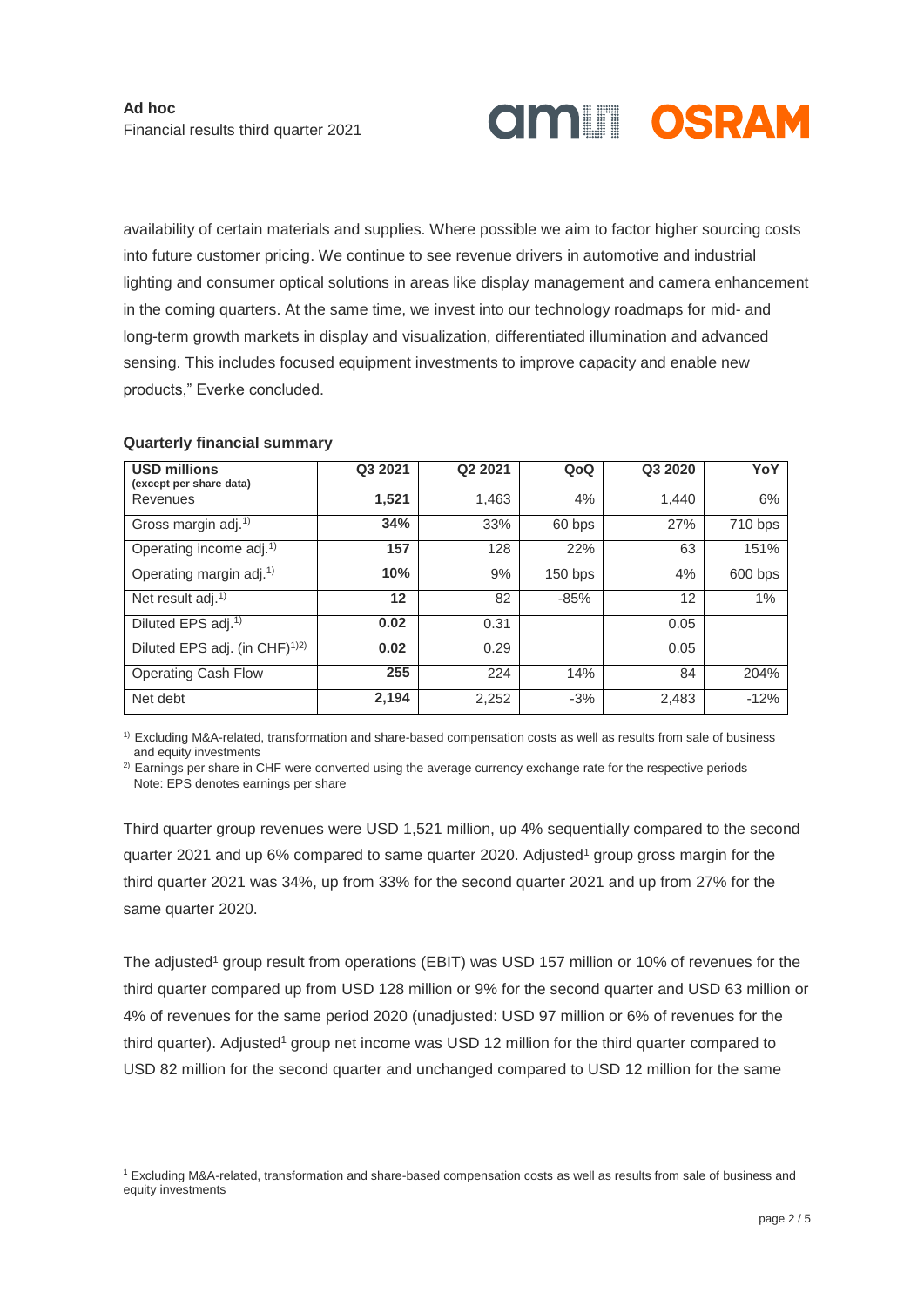**Ad hoc** Financial results third quarter 2021

## **AMILI OSRAM**

quarter 2020 (unadjusted: USD -48 million for the third quarter). Adjusted<sup>1</sup> diluted earnings per share<sup>2</sup> for the third quarter were USD 0.02 or CHF 0.02 (USD -0.21 or CHF -0.19 unadjusted).

The group operating cash flow for the third quarter was robust at USD 255 million while group free cash flow reached USD 147 million. Group net debt was USD 2,194 million on 30 September 2021, translating into a group leverage of 1.7x net debt/adjusted<sup>1</sup> EBITDA. Cash and cash equivalents stood at USD 1,533 million on 30 September 2021.

The group's Semiconductors segment contributed strongly to group performance generating 67% of revenues in the third quarter of 2021, combined with a healthy adjusted operating margin of 13%. In this segment, the automotive market area recorded very positive results driven by available backlog. The consumer market area showed a solid development in line with expectations driven by optical sensing solutions for multiple applications. The industrial and medical market areas performed well as the attractive demand momentum in industrial lighting continues across established and emerging markets. Medical and other imaging product lines developed positively in the quarter. ams OSRAM pursues development activities for future optical solutions including light sensing, new LED technologies and 3D technologies such as camera enhancement, display management, AR and 3D applications, LED-based visualization, UV-C LED and advanced LED front lighting.

The Lamps & Systems (L&S) segment showed an overall positive development in the third quarter contributing 33% of revenues. The L&S automotive business including traditional markets performed well, reflecting typical seasonality and robust demand across channels. Market traction for LED retrofit solutions continues to increase. The other areas of the L&S business recorded good demand for industrial, building-related and medical applications while demand in lagging industrial markets is showing first signs of improvement.

ams OSRAM has discontinued using the advisory services of former ams CFO Michael Wachsler as ams OSRAM has very recently been informed of an ongoing investigation of Mr. Wachsler conducted by Austrian authorities. This is related to private securities transactions allegedly assigned to Mr. Wachsler and two former employees of ams. The Supervisory Board of ams AG has acknowledged Mr. Wachsler's decision not to stand as a candidate for this Supervisory Board. Mr. Wachsler stepped down as CFO of ams effective May 2020. The company itself is not a subject

-

<sup>2</sup> Based on 261,215,988 basic / 261,489,566 diluted shares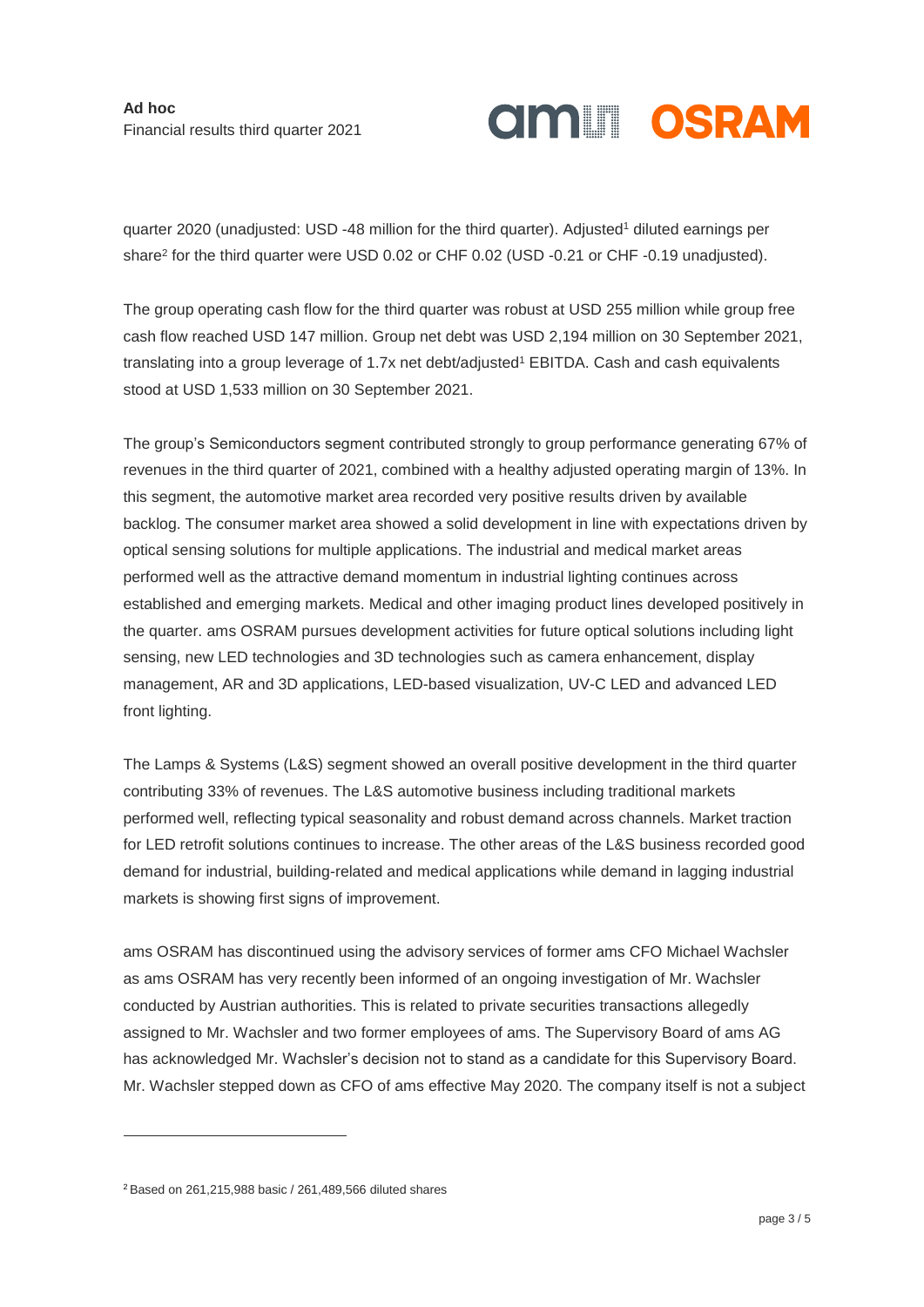# **AMILI OSRAM**

of this investigation or related allegations. ams OSRAM is fully cooperating with the relevant authorities and has initiated an internal investigation into the matter. ams OSRAM is not able to comment further on ongoing investigations.

For the fourth quarter 2021, ams OSRAM expects group revenues of USD 1,360-1,460 million which exclude the disposed revenues of the DS North America and connected building applications businesses and deconsolidated revenues from the dissolved joint venture - and an expected adjusted operating (EBIT) margin of 8-11%, based on currently available information and exchange rates. The outlook reflects the above-mentioned disposal and deconsolidation effects as well as near term supply chain volatilities in the automotive market due to constrained end-to-end supply situations and lower production volumes at multiple OEMs, irrespective of an overall positive backlog situation. The outlook also reflects an unfavorable exchange rate development and a decreased year-on-year contribution from the consumer market in line with previous comments and expectations. On a like-for-like revenue basis to the third quarter without deconsolidation effects, expected fourth quarter group revenues would be USD 1,405-1,505 million. ams OSRAM is planning a Capital Markets Day around April 2022 to update investors on its strategy, its new aligned business portfolio and strong technology position.

Additional financial information is available on the company website at [https://ams.com/financial](https://ams.com/financial-reports)[reports.](https://ams.com/financial-reports) The third quarter 2021 investor presentation is available on the company website at [https://ams.com/presentations-and-audio.](https://ams.com/presentations-and-audio) ams OSRAM will hold a conference call on the third quarter results on Tuesday, 2 November 2021 at 10am CET. The conference call will be available via webcast at: [https://bit.ly/3ARzVZB](https://eur02.safelinks.protection.outlook.com/?url=https%3A%2F%2Fbit.ly%2F3ARzVZB&data=04%7C01%7C%7C1c120a951e7045826f2808d992d127f6%7Cec1ca250c2344d56a76b7dfb9eee0c46%7C0%7C0%7C637702249289308867%7CUnknown%7CTWFpbGZsb3d8eyJWIjoiMC4wLjAwMDAiLCJQIjoiV2luMzIiLCJBTiI6Ik1haWwiLCJXVCI6Mn0%3D%7C1000&sdata=fvoyuONqyJbV0HU2UtYz2cvWxqhiapGYsYDD4%2FTsZVY%3D&reserved=0)

###

#### **About ams OSRAM**

The ams OSRAM Group, with its parent company ams AG (SIX: AMS), is a global leader in optical solutions. By adding intelligence to light and passion to innovation, we enrich people's lives. This is what we mean by Sensing is Life.

With over 110 years of combined history, our core is defined by imagination, deep engineering expertise and the ability to provide global industrial capacity in sensor and light technologies. We create exciting innovations that enable our customers in the consumer, automotive, healthcare and industrial sectors maintain their competitive edge and drive innovation that meaningfully improves the quality of life in terms of health, safety and convenience, while reducing impact on the environment.